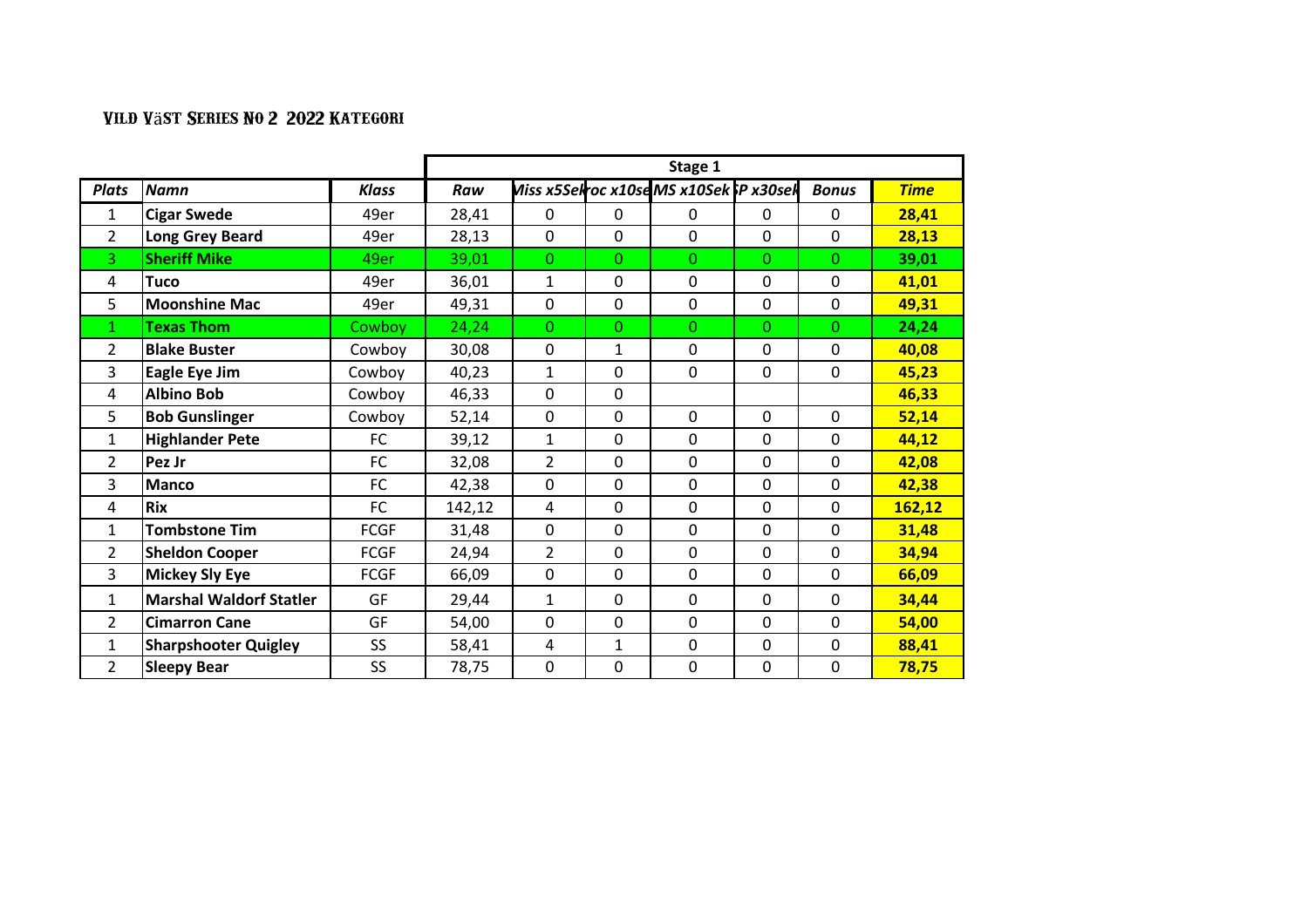|                |                                |               | Stage 2 |                |              |             |       |                |              |             |
|----------------|--------------------------------|---------------|---------|----------------|--------------|-------------|-------|----------------|--------------|-------------|
| <b>Plats</b>   | <b>Namn</b>                    | <b>Klass</b>  | Raw     | <b>Miss</b>    | P            | <b>Time</b> | Raw   | <b>Miss</b>    | P            | <b>Time</b> |
| 1              | <b>Cigar Swede</b>             | 49er          | 27,77   | $\mathbf{1}$   | 0            | 32,77       | 24,71 | $\mathbf{1}$   | $\mathbf{0}$ | 29,71       |
| $\overline{2}$ | <b>Long Grey Beard</b>         | 49er          | 31,91   | 1              | 0            | 36,91       | 33,35 | $\mathbf{1}$   | 0            | 38,35       |
| 3              | <b>Sheriff Mike</b>            | 49er          | 40,38   | $\mathbf{0}$   | $\mathbf{0}$ | 40,38       | 42,97 | $\overline{0}$ | 0            | 42,97       |
| 4              | <b>Tuco</b>                    | 49er          | 42,03   | 2              | 0            | 52,03       | 40,95 | $\mathbf{1}$   | 0            | 45,95       |
| 5              | <b>Moonshine Mac</b>           | 49er          | 48,20   | $\overline{2}$ | 0            | 58,20       | 55,41 | 1              | 1            | 70,41       |
| $\mathbf{1}$   | <b>Texas Thom</b>              | <b>Cowboy</b> | 27,85   | $\Omega$       | $\Omega$     | 27,85       | 22,39 | $\overline{0}$ | $\Omega$     | 22,39       |
| 2              | <b>Blake Buster</b>            | Cowboy        | 30,19   | 0              | 0            | 30,19       | 27,47 | $\mathbf{1}$   | 0            | 32,47       |
| 3              | Eagle Eye Jim                  | Cowboy        | 44,27   | $\mathbf{1}$   | 0            | 49,27       | 40,29 | 3              | $\mathbf{0}$ | 55,29       |
| 4              | <b>Albino Bob</b>              | Cowboy        | 83,28   | 0              |              | 83,28       | 47,66 | $\mathbf 0$    |              | 47,66       |
| 5              | <b>Bob Gunslinger</b>          | Cowboy        | 55,44   | 0              | 0            | 55,44       | 46,73 | $\mathbf{1}$   | $\mathbf{0}$ | 51,73       |
| 1              | <b>Highlander Pete</b>         | <b>FC</b>     | 35,60   | 0              | 0            | 35,60       | 38,70 | 3              | 0            | 53,70       |
| $\overline{2}$ | Pez Jr                         | FC            | 45,93   | 0              | 0            | 45,93       | 58,56 | $\overline{2}$ | $\mathbf{0}$ | 68,56       |
| 3              | <b>Manco</b>                   | <b>FC</b>     | 43,65   | 0              | 0            | 43,65       | 46,71 | $\mathbf{1}$   | 0            | 51,71       |
| 4              | Rix                            | <b>FC</b>     | 70,78   | 8              | 0            | 110,78      | 83,57 | 9              | $\mathbf{0}$ | 128,57      |
| 1              | <b>Tombstone Tim</b>           | <b>FCGF</b>   | 22,47   | 1              | 0            | 27,47       | 27,57 | $\mathbf{1}$   | 0            | 32,57       |
| $\overline{2}$ | <b>Sheldon Cooper</b>          | <b>FCGF</b>   | 30,33   | 1              | 0            | 35,33       | 36,47 | $\overline{2}$ | $\mathbf{0}$ | 46,47       |
| 3              | <b>Mickey Sly Eye</b>          | <b>FCGF</b>   | 45,58   | $\overline{2}$ | 0            | 55,58       | 41,12 | $\overline{2}$ | 0            | 51,12       |
| 1              | <b>Marshal Waldorf Statler</b> | GF            | 30,16   | 0              | 0            | 30,16       | 30,26 | $\mathbf 0$    | 0            | 30,26       |
| $\overline{2}$ | <b>Cimarron Cane</b>           | GF            | 65,68   | 0              | 0            | 65,68       | 47,39 | $\mathbf 0$    | $\mathbf{0}$ | 47,39       |
| 1              | <b>Sharpshooter Quigley</b>    | SS            | 57,58   | 0              | 0            | 57,58       | 46,50 | $\mathbf{1}$   | 0            | 51,50       |
| $\overline{2}$ | <b>Sleepy Bear</b>             | SS            | 77,01   | 1              | 0            | 82,01       | 74,37 | 10             | 0            | 124,37      |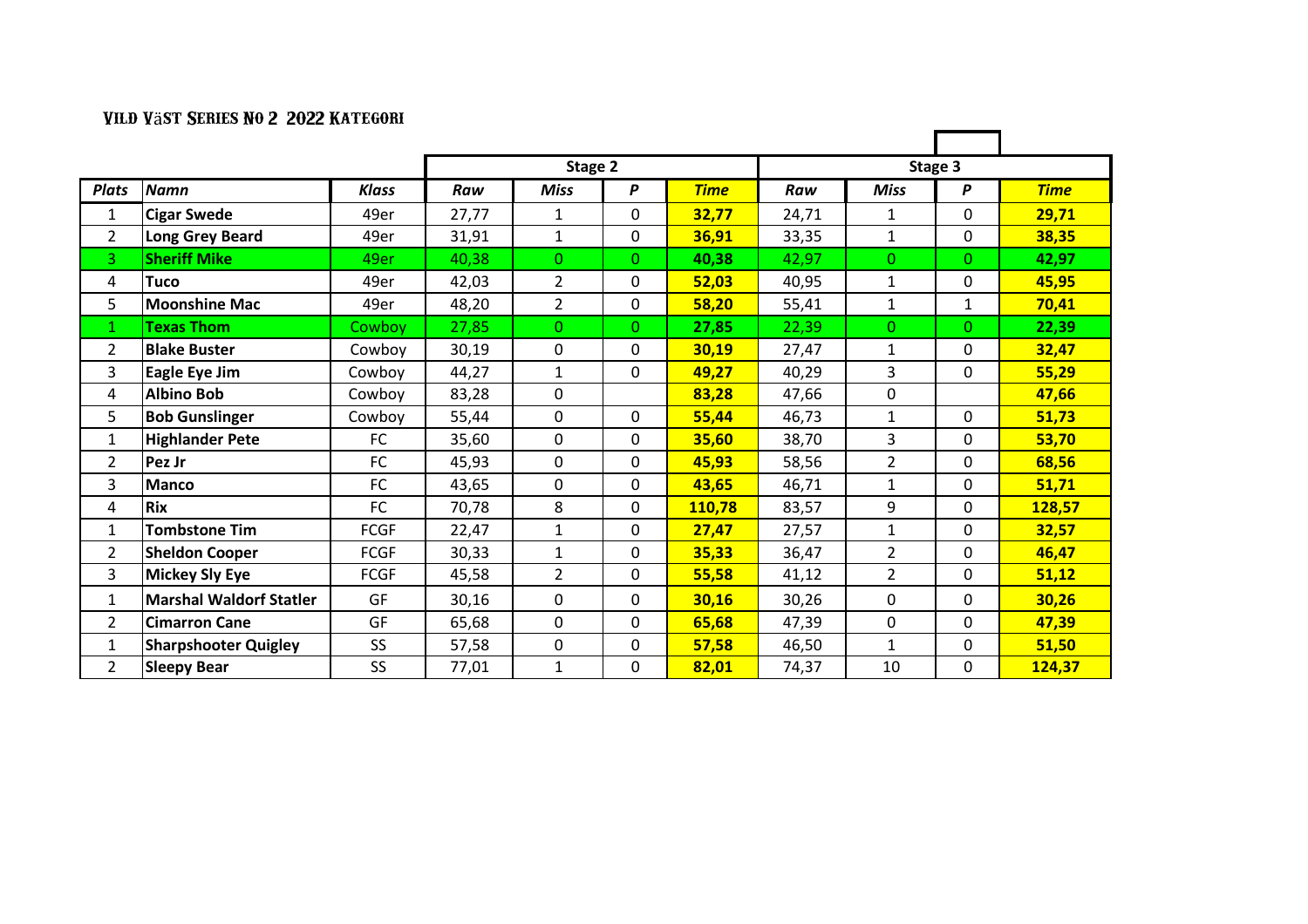|                |                                |                 | Stage 4 |                |                | Stage 5     |       |              |                |             |
|----------------|--------------------------------|-----------------|---------|----------------|----------------|-------------|-------|--------------|----------------|-------------|
| <b>Plats</b>   | <b>Namn</b>                    | <b>Klass</b>    | Raw     | <b>Miss</b>    | P              | <b>Time</b> | Raw   | <b>Miss</b>  | P              | <b>Time</b> |
| 1              | <b>Cigar Swede</b>             | 49er            | 31,93   | 1              | 0              | 36,93       | 32,45 | 0            | 0              | 32,45       |
| $\overline{2}$ | <b>Long Grey Beard</b>         | 49er            | 39,23   | 0              | 0              | 39,23       | 35,49 | 0            | 0              | 35,49       |
| 3              | <b>Sheriff Mike</b>            | 49er            | 43,84   | $\overline{O}$ | 0              | 43,84       | 37,28 | $\Omega$     | $\Omega$       | 37,28       |
| 4              | <b>Tuco</b>                    | 49er            | 41,22   | 0              | 0              | 41,22       | 36,56 | 0            | 0              | 36,56       |
| 5              | <b>Moonshine Mac</b>           | 49er            | 54,26   | 0              | 0              | 54,26       | 57,23 | 0            | 0              | 57,23       |
| 1              | <b>Texas Thom</b>              | Cowboy          | 34,95   | $\overline{0}$ | $\overline{0}$ | 34,95       | 25,07 | $\Omega$     | $\overline{0}$ | 25,07       |
| $\overline{2}$ | <b>Blake Buster</b>            | Cowboy          | 28,68   | 0              | 0              | 28,68       | 29,09 | $\mathbf{1}$ | 0              | 34,09       |
| 3              | Eagle Eye Jim                  | Cowboy          | 38,30   | $\Omega$       | 0              | 38,30       | 33,73 | $\Omega$     | 0              | 33,73       |
| 4              | <b>Albino Bob</b>              | Cowboy          | 54,26   | $\mathbf{1}$   | 0              | 59,26       | 49,45 | 0            | 0              | 49,45       |
| 5              | <b>Bob Gunslinger</b>          | Cowboy          | 57,53   | 4              | 0              | 77,53       | 56,42 | 0            | 0              | 56,42       |
| 1              | <b>Highlander Pete</b>         | FC              | 40,55   | $\mathbf{1}$   | 0              | 45,55       | 40,78 | 0            | 0              | 40,78       |
| $\overline{2}$ | Pez Jr                         | FC              | 36,47   | $\mathbf{1}$   | $\mathbf 0$    | 41,47       | 44,64 | 0            | 0              | 44,64       |
| 3              | <b>Manco</b>                   | FC              | 48,61   | $\mathbf{1}$   | 0              | 53,61       | 46,25 | $\mathbf{1}$ | 0              | 51,25       |
| 4              | <b>Rix</b>                     | FC              | 79,78   | 0              | 0              | 79,78       | 97,47 | $\mathbf{1}$ | 0              | 102,47      |
| 1              | <b>Tombstone Tim</b>           | <b>FCGF</b>     | 32,99   | 0              | 0              | 32,99       | 42,92 | 1            | 0              | 47,92       |
| 2              | <b>Sheldon Cooper</b>          | <b>FCGF</b>     | 36,01   | $\overline{2}$ | 0              | 46,01       | 29,21 | 5            | 0              | 54,21       |
| 3              | <b>Mickey Sly Eye</b>          | <b>FCGF</b>     | 49,51   | 0              | 0              | 49,51       | 44,29 | 3            | 0              | 59,29       |
| 1              | <b>Marshal Waldorf Statler</b> | GF              | 32,16   | 0              | 0              | 32,16       | 31,48 | 0            | 0              | 31,48       |
| 2              | <b>Cimarron Cane</b>           | GF              | 49,23   | $\mathbf{1}$   | 0              | 54,23       | 48,80 | $\mathbf{1}$ | 0              | 53,80       |
| 1              | <b>Sharpshooter Quigley</b>    | SS              | 53,63   | 0              | 0              | 53,63       | 48,33 | 0            | 0              | 48,33       |
| $\overline{2}$ | <b>Sleepy Bear</b>             | SS <sub>1</sub> | 73,94   | 0              | 0              | 73,94       | 79,59 | 0            | 0              | 79,59       |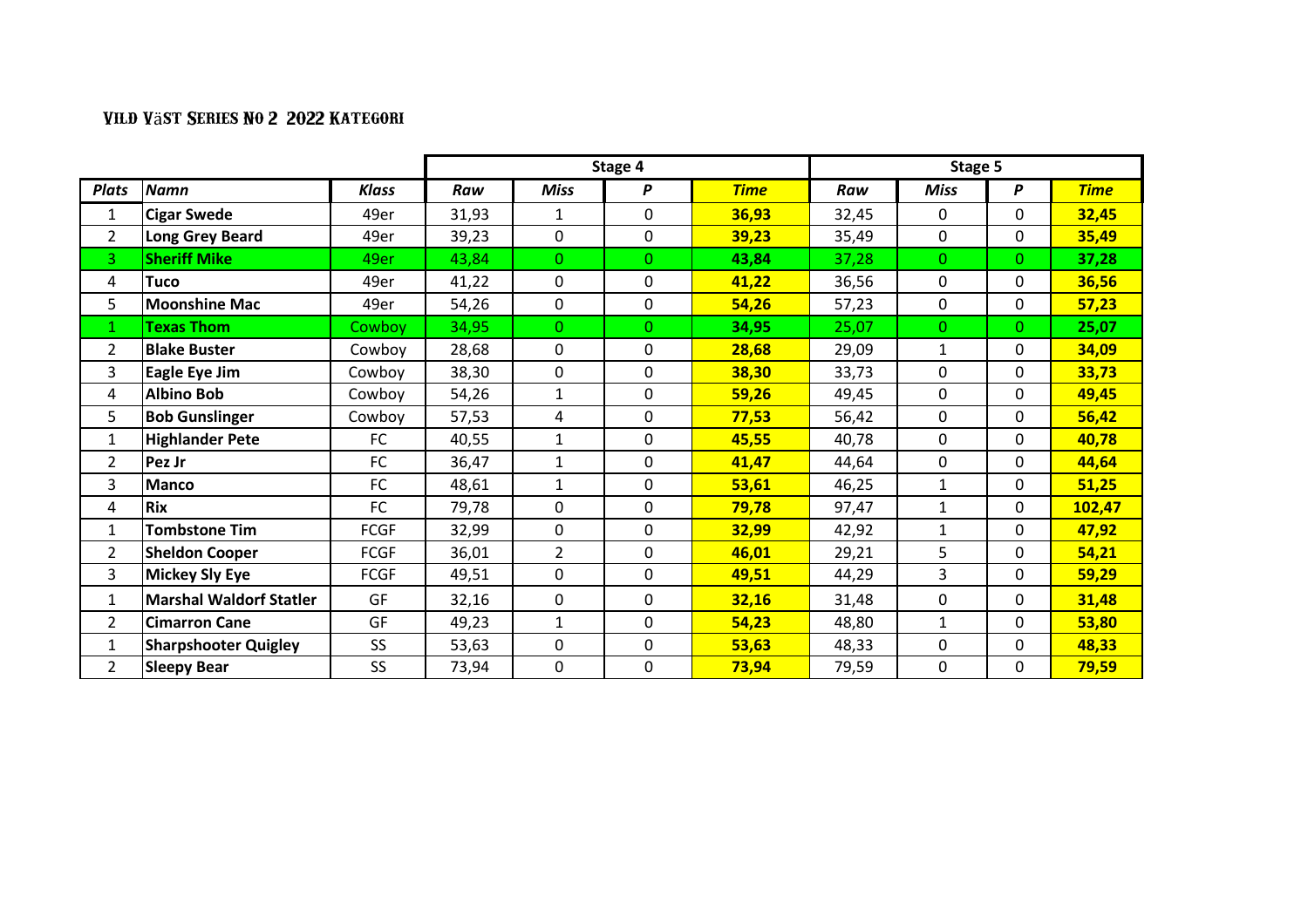|                |                                |              | Stage 6 |                |                |             |  |  |
|----------------|--------------------------------|--------------|---------|----------------|----------------|-------------|--|--|
| <b>Plats</b>   | <b>Namn</b>                    | <b>Klass</b> | Raw     | <b>Miss</b>    | P              | <b>Time</b> |  |  |
| $\mathbf{1}$   | <b>Cigar Swede</b>             | 49er         | 41,18   | 0              | 0              | 41,18       |  |  |
| $\overline{2}$ | <b>Long Grey Beard</b>         | 49er         | 33,08   | 0              | 0              | 33,08       |  |  |
| 3              | <b>Sheriff Mike</b>            | 49er         | 41,31   | $\overline{0}$ | 0              | 41,31       |  |  |
| 4              | <b>Tuco</b>                    | 49er         | 41,51   | $\mathbf{1}$   | 0              | 46,51       |  |  |
| 5              | <b>Moonshine Mac</b>           | 49er         | 49,60   | 0              | 0              | 49,60       |  |  |
| $\mathbf{1}$   | <b>Texas Thom</b>              | Cowboy       | 29,90   | $\overline{0}$ | $\overline{0}$ | 29,90       |  |  |
| $\overline{2}$ | <b>Blake Buster</b>            | Cowboy       | 29,55   | 0              | 0              | 29,55       |  |  |
| 3              | Eagle Eye Jim                  | Cowboy       | 33,76   | 0              | 0              | 33,76       |  |  |
| 4              | <b>Albino Bob</b>              | Cowboy       | 43,91   | $\mathbf{1}$   | 0              | 48,91       |  |  |
| 5              | <b>Bob Gunslinger</b>          | Cowboy       | 52,92   | $\mathbf{1}$   | 0              | 57,92       |  |  |
| $\mathbf{1}$   | <b>Highlander Pete</b>         | <b>FC</b>    | 35,14   | 0              | 0              | 35,14       |  |  |
| $\overline{2}$ | Pez Jr                         | <b>FC</b>    | 38,43   | 0              | 0              | 38,43       |  |  |
| 3              | <b>Manco</b>                   | FC           | 39,07   | $\mathbf{1}$   | 0              | 44,07       |  |  |
| 4              | Rix                            | <b>FC</b>    | 83,21   | 9              | 0              | 128,21      |  |  |
| 1              | <b>Tombstone Tim</b>           | <b>FCGF</b>  | 48,94   | 0              | 0              | 48,94       |  |  |
| $\overline{2}$ | <b>Sheldon Cooper</b>          | <b>FCGF</b>  | 33,52   | $\overline{2}$ | $\overline{0}$ | 43,52       |  |  |
| 3              | <b>Mickey Sly Eye</b>          | <b>FCGF</b>  | 79,12   | $\overline{7}$ | 0              | 114,12      |  |  |
| 1              | <b>Marshal Waldorf Statler</b> | GF           | 33,39   | $\mathbf{1}$   | 0              | 38,39       |  |  |
| $\overline{2}$ | <b>Cimarron Cane</b>           | GF           | 55,41   | $\overline{0}$ | 0              | 55,41       |  |  |
| $\mathbf{1}$   | <b>Sharpshooter Quigley</b>    | SS           | 49,85   | $\overline{2}$ | 0              | 59,85       |  |  |
| $\overline{2}$ | <b>Sleepy Bear</b>             | SS           | 67,80   | $\mathbf{1}$   | 0              | 72,80       |  |  |